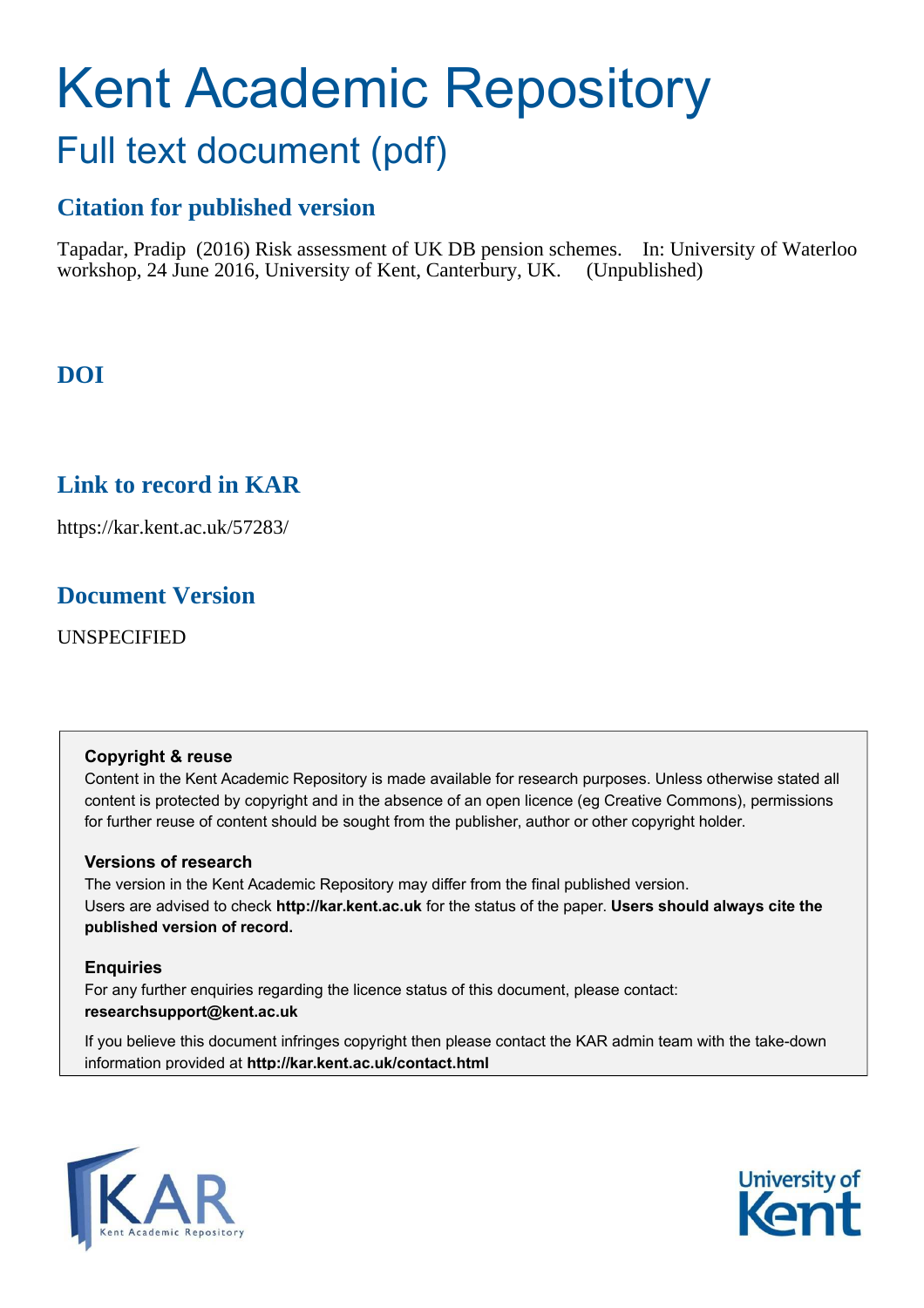#### Risk assessment of UK DB pension schemes

#### Aniketh Pittea Pradip Tapadar University of Kent, Canterbury, CT2 7NF, UK

#### University of Waterloo, June 2016

Acknowledgement: Institute and Faculty of Actuaries, UK, has provided a grant to support our attendance at this conference

Pittea & Tapadar (University of Kent) [Risk assessment of UK DB pension schemes](#page-26-0) University of Waterloo, June 2016

 $\Omega$ 

イロ トラ 何 トラ ラ トラ アイ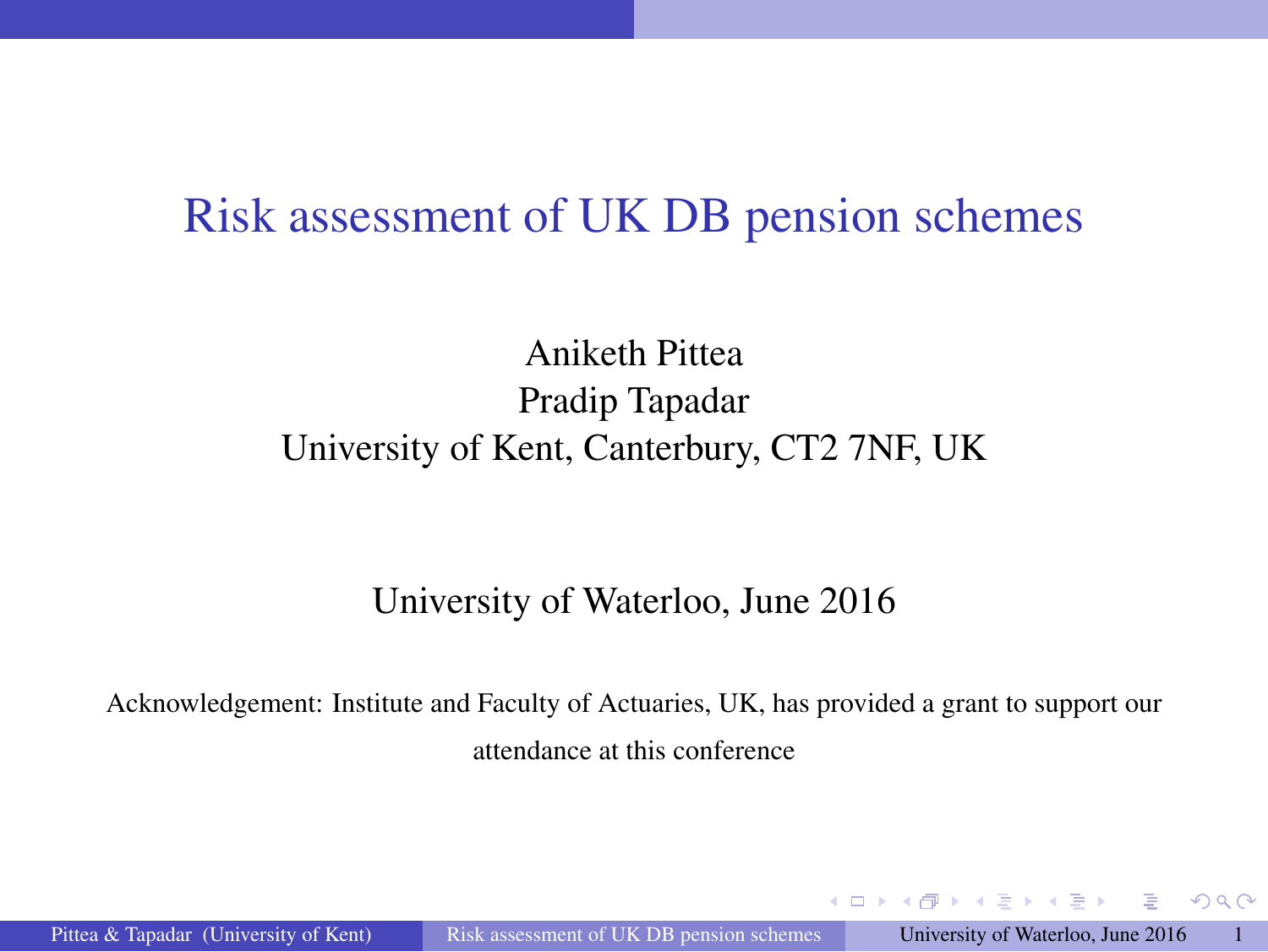#### <span id="page-2-0"></span>**[Introduction](#page-2-0)**

- 2 [Economic capital](#page-4-0)
- 3 [Stochastic model](#page-7-0)
- 4 [Model assumptions](#page-10-0)







化重新化重新

4 0 8 同  $\sim$   $299$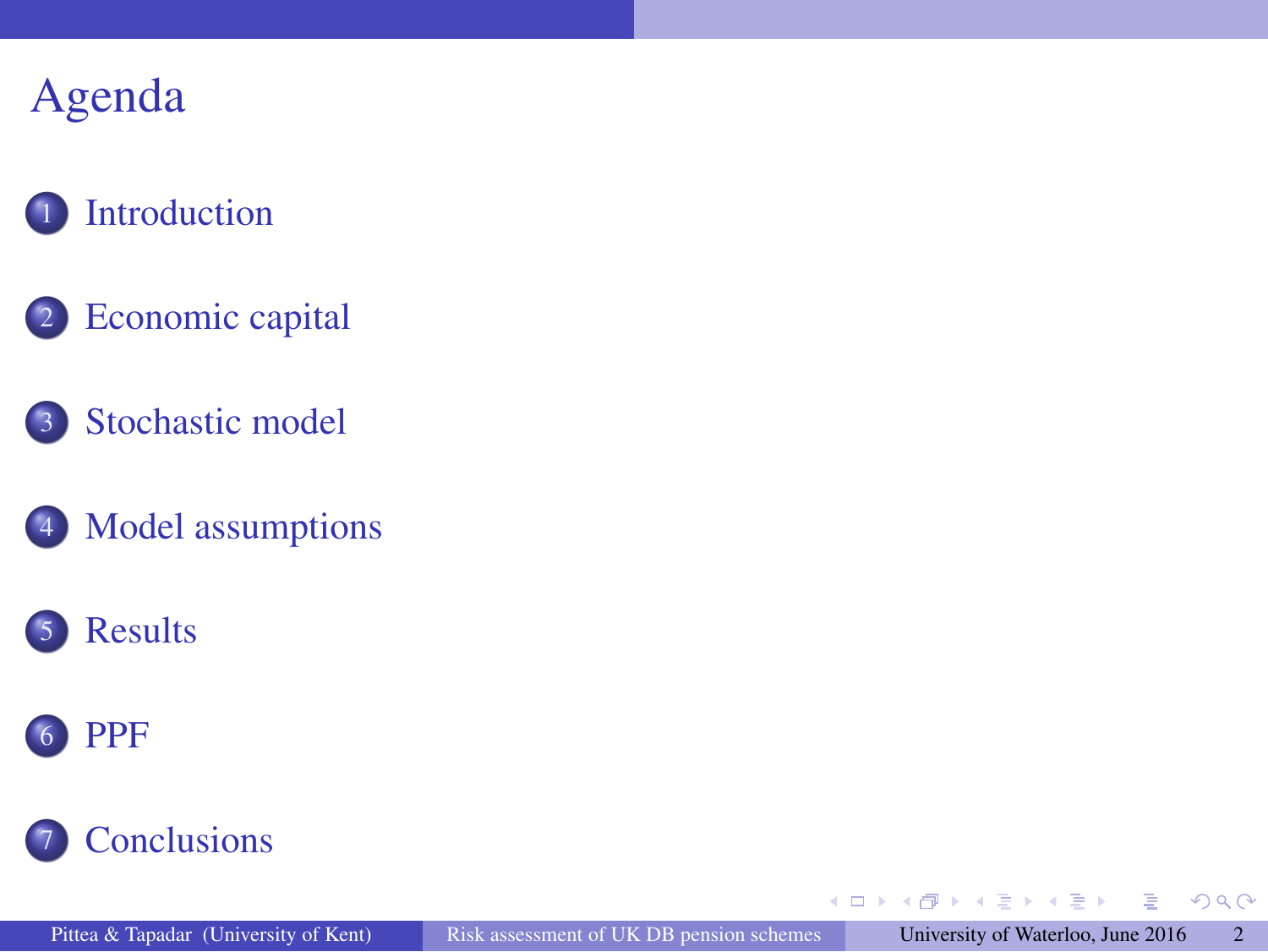#### <span id="page-3-0"></span>**[Introduction](#page-2-0)**

- [Economic capital](#page-4-0)
- [Stochastic model](#page-7-0)
- [Model assumptions](#page-10-0)





#### **[Conclusions](#page-25-0)**

 $A \oplus A \times A \oplus A \times A \oplus A$ 

4 0 8

 $299$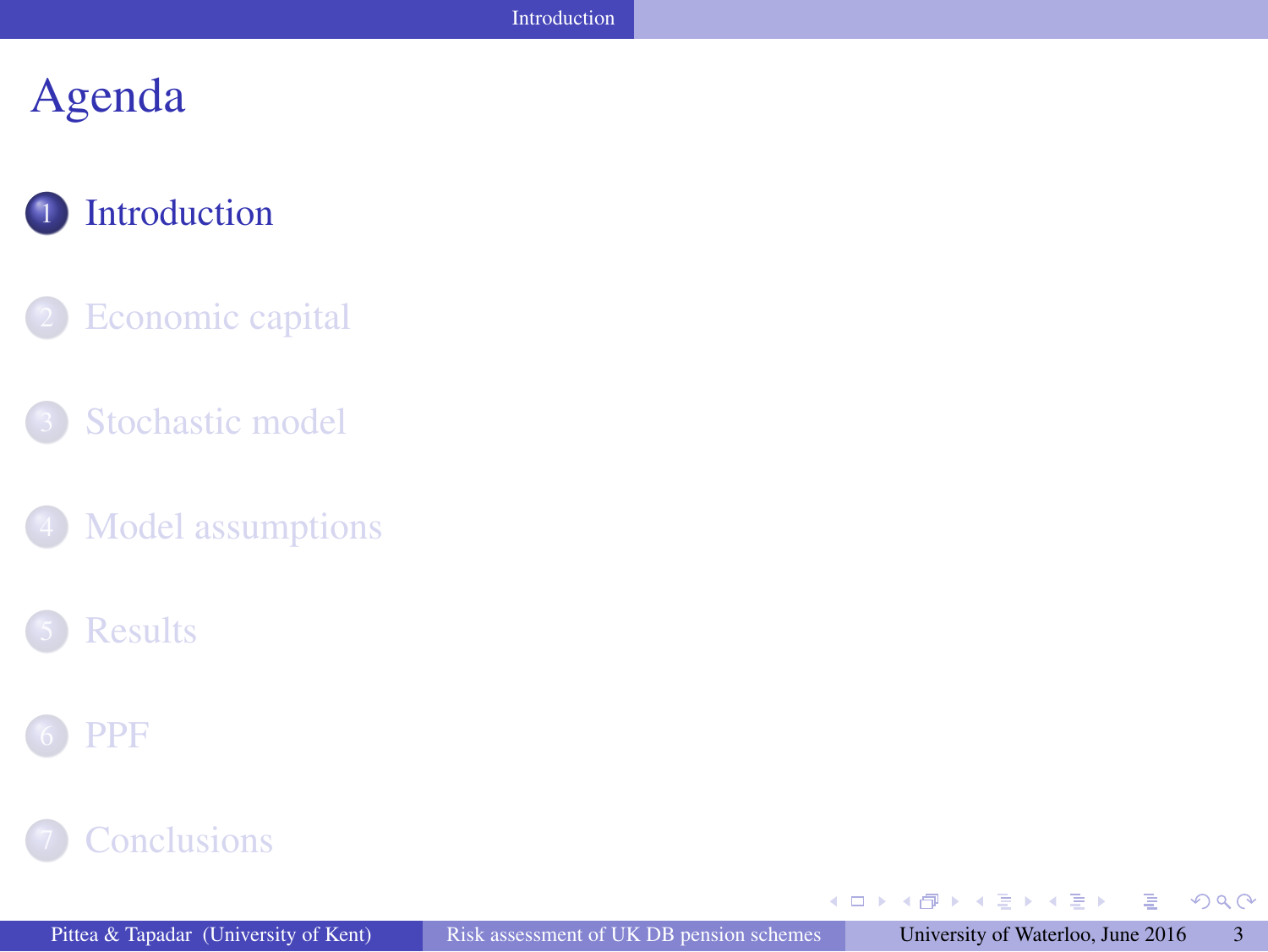### <span id="page-4-0"></span>**Background**

#### Regulatory developments

- $\bullet$  Basel 2/3.
- Solvency 2.
- Pensions Regulations.

#### Pensions: Developments in the UK

- Pensions Act (2004): PPF and the Pensions Regulator.
- Private pension membership:  $46\%$  (1997) to  $32\%$  (2012).
- DB scheme membership:  $34\%$  (1997) to  $8\%$  (2012).

#### Questions:

- **1** Impact of capital requirements on individual DB pension schemes.
- <sup>2</sup> Role of the PPF for the risk management of the entire sector.

 $\Omega$ 

押 トスミンス ミン

 $\leftarrow$   $\Box$  $\sim$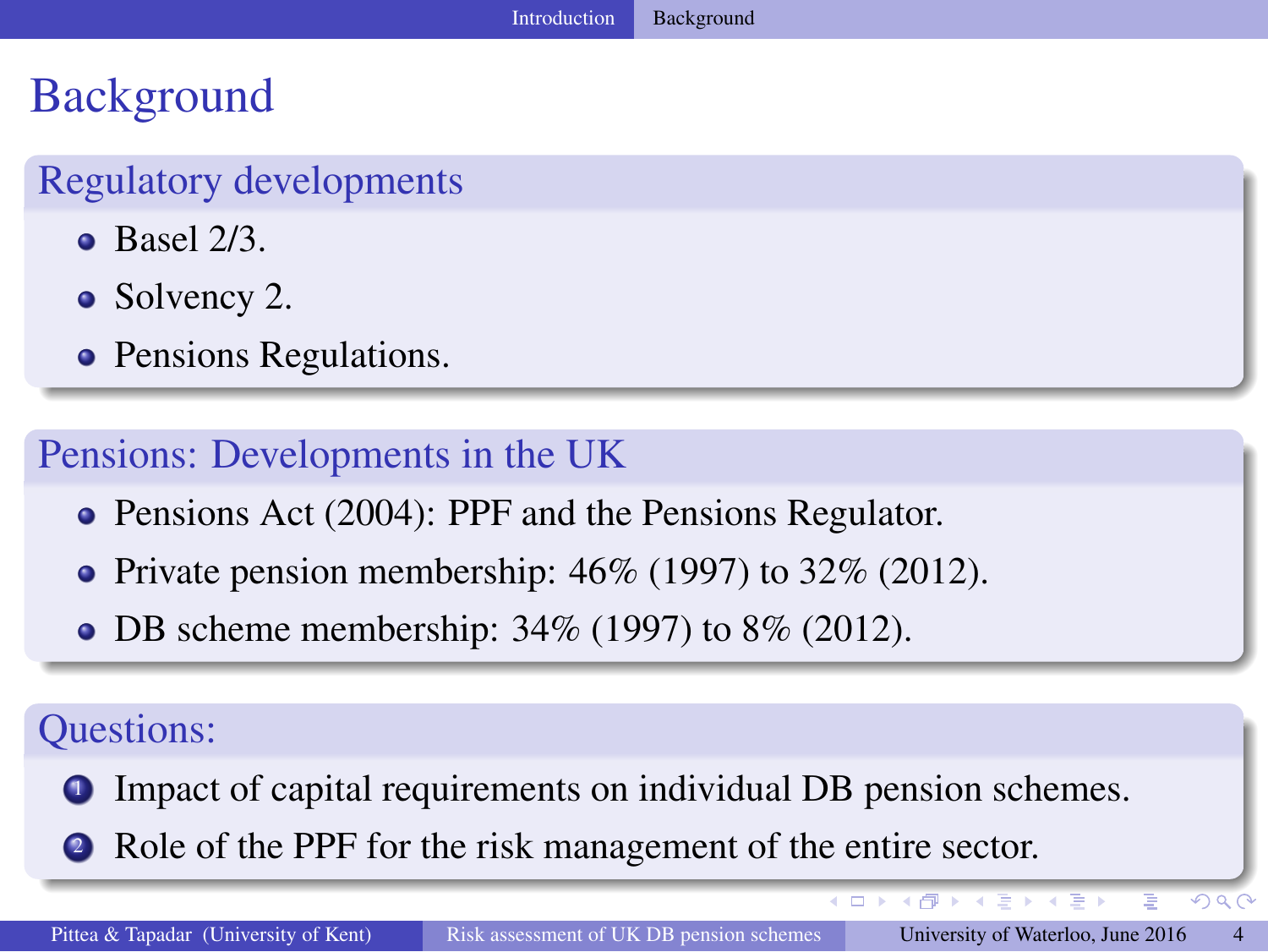#### <span id="page-5-0"></span>**[Introduction](#page-2-0)**

#### 2 [Economic capital](#page-4-0)

- [Stochastic model](#page-7-0)
- [Model assumptions](#page-10-0)

#### **[Results](#page-14-0)**



#### **[Conclusions](#page-25-0)**

 $A \oplus A \times A \oplus A \times A \oplus A$ 

4 0 8

 $299$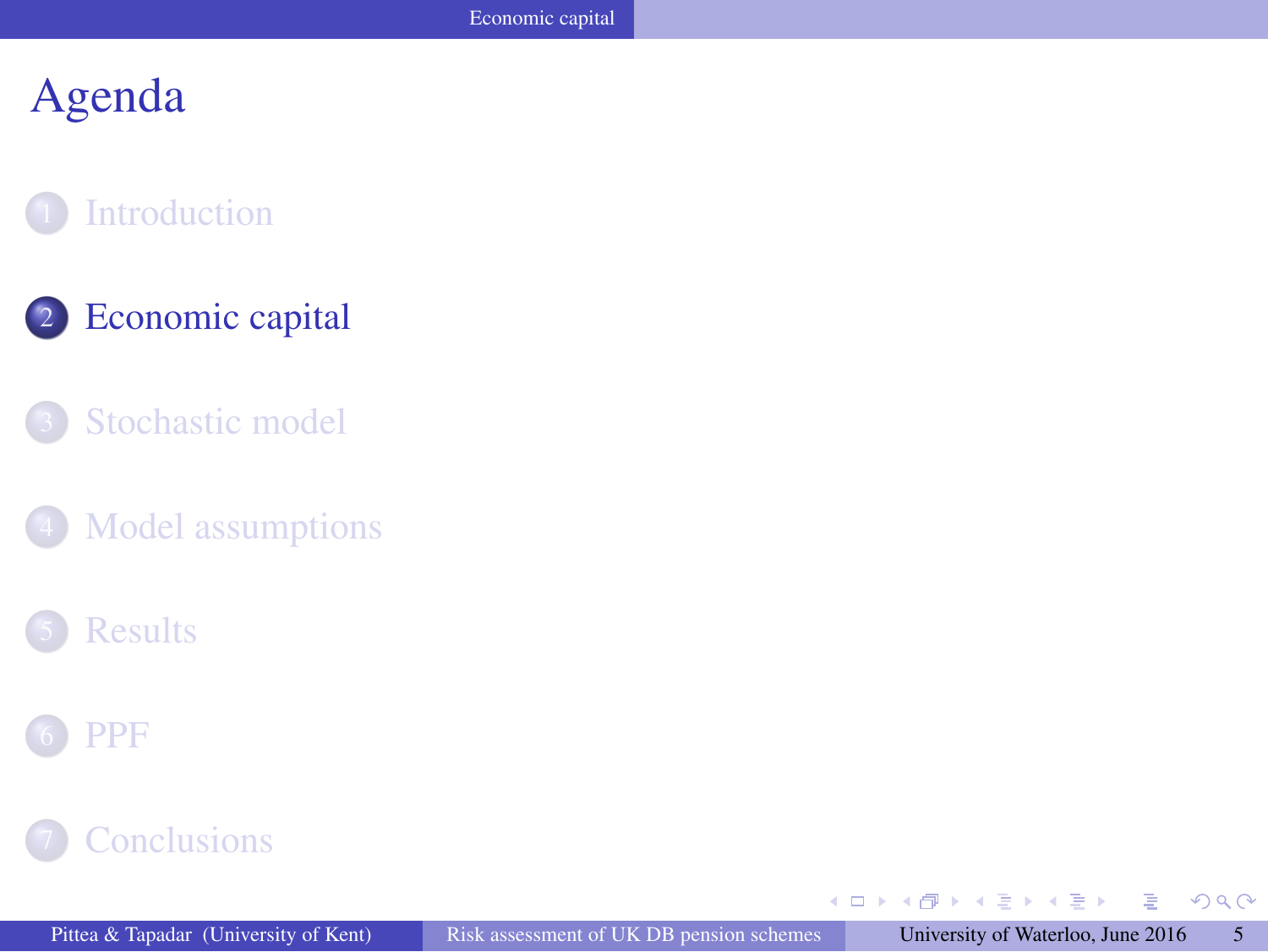### <span id="page-6-0"></span>Economic Capital Formulation

Economic capital is the excess of assets over liabilities in respect of accrued benefits required to ensure that assets exceed liabilities on all future valuation dates over a specified time horizon with a prescribed high probability.

#### Notations:

- $X_t$ : Net cash flow of the scheme;
- $L_t$ : Value of s179 liability of the scheme;
- *Is*,*t* : Accumulation factor;
- *Ds*,*<sup>t</sup>* : Discount factor.

#### Building blocks

$$
P_t = L_{t-1}I_{(t-1,t)} - X_t - L_t
$$
: Profit vector, with  $P_0 = -X_0 - L_0$ .

 $R_t = \sum_{s=0}^t P_s I_{s,t}$ : Accumulated retained profits until time *t*,

 $V_t = \sum_{s=t+1}^T P_s D_{t,s}$ : Present value of future profits at time *t*.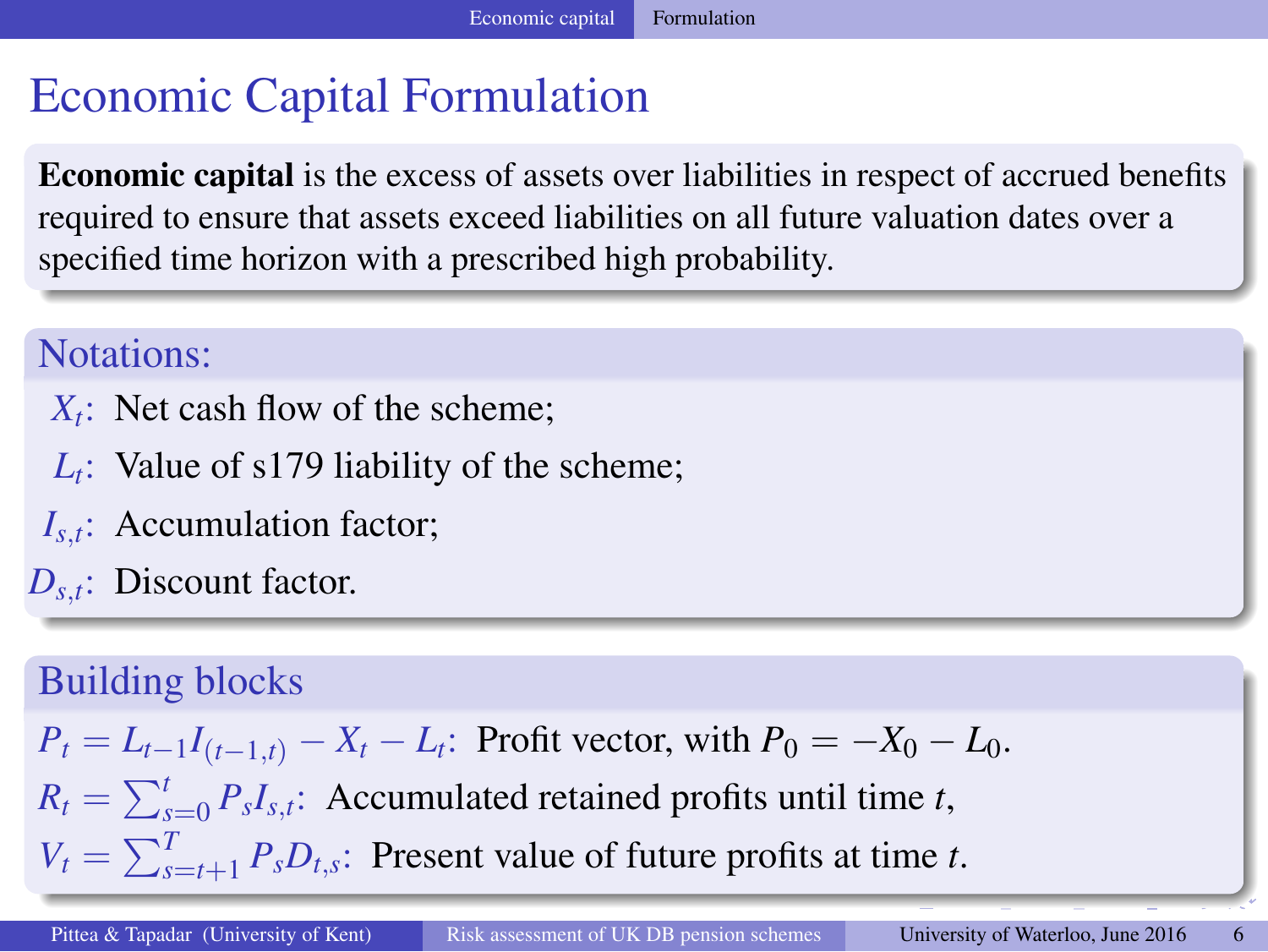### <span id="page-7-0"></span>Eligible Scheme Cashflow and Capital Requirement



Capital requirement:  $C_t$  = max  $\left[ -\min_{s=t}^T V_s D_{t,s}, 0 \right]$ . Economic ca[p](#page-5-0)ital requirement:  $\rho(C_t) = VaR(C_t, p = 0.995)$  $\rho(C_t) = VaR(C_t, p = 0.995)$  $\rho(C_t) = VaR(C_t, p = 0.995)$  $\rho(C_t) = VaR(C_t, p = 0.995)$  $\rho(C_t) = VaR(C_t, p = 0.995)$  $\rho(C_t) = VaR(C_t, p = 0.995)$  $\rho(C_t) = VaR(C_t, p = 0.995)$  $\rho(C_t) = VaR(C_t, p = 0.995)$  $\rho(C_t) = VaR(C_t, p = 0.995)$  $\rho(C_t) = VaR(C_t, p = 0.995)$  $\rho(C_t) = VaR(C_t, p = 0.995)$  $\rho(C_t) = VaR(C_t, p = 0.995)$ [.](#page-4-0)  $299$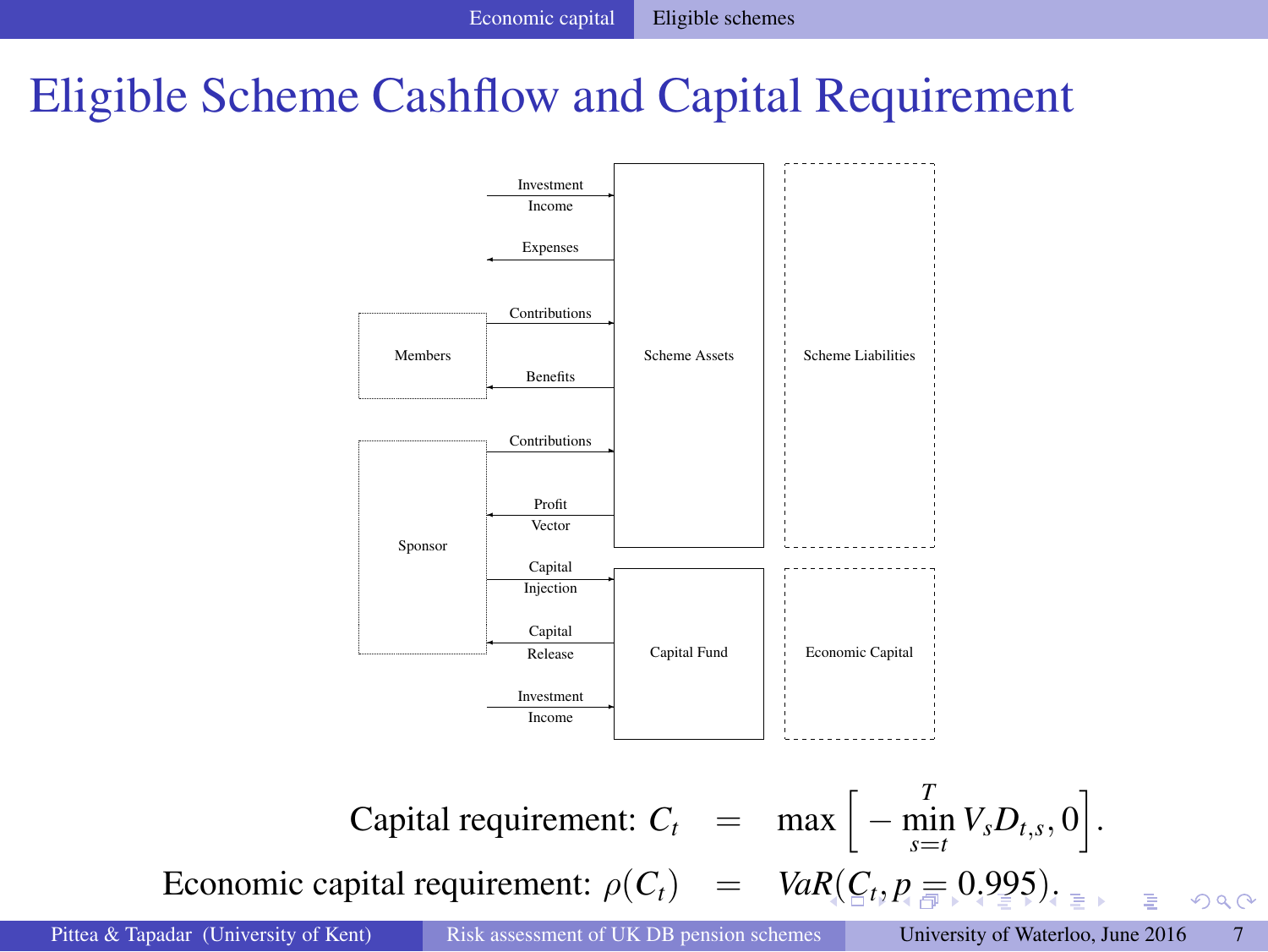#### <span id="page-8-0"></span>**[Introduction](#page-2-0)**

- [Economic capital](#page-4-0)
- 3 [Stochastic model](#page-7-0)
- [Model assumptions](#page-10-0)





#### **[Conclusions](#page-25-0)**

 $\mathbf{A} \equiv \mathbf{A} + \mathbf{A} \mathbf{B} + \mathbf{A} \equiv \mathbf{A} + \mathbf{A} \equiv \mathbf{A}$ 

 $299$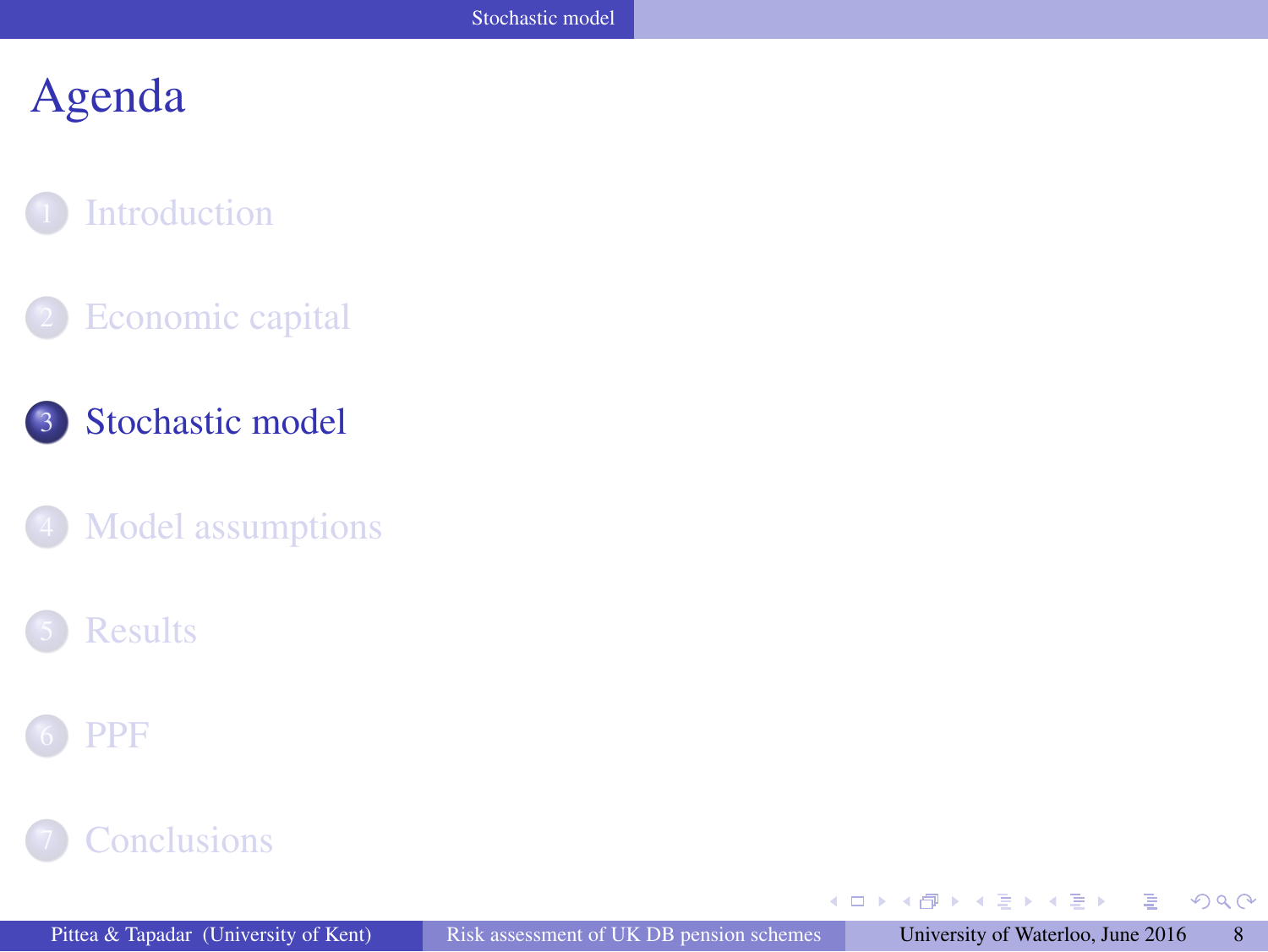### <span id="page-9-0"></span>Stochastic model: Economic Variables



The individual economic random variables, *Zit*s, are modelled as:

$$
Z_{it} = \mu_i + Y_{it}, \text{ where } Y_{it} = \beta_i Y_{i(t-1)} + \varepsilon_{it} \text{ and } \varepsilon_{it} \sim N(0, \sigma_i^2).
$$

The error terms

- are assumed to be independently distributed across time *t*;
- which are directly connected to each other are dependent;
- which are indirectly connected are still dependent, [bu](#page-7-0)[t m](#page-9-0)[ore](#page-8-0)[w](#page-7-0)[ea](#page-8-0)[kl](#page-9-0)[y](#page-6-0) [s](#page-7-0)[o](#page-9-0)[.](#page-10-0)

 $\eta$ an E.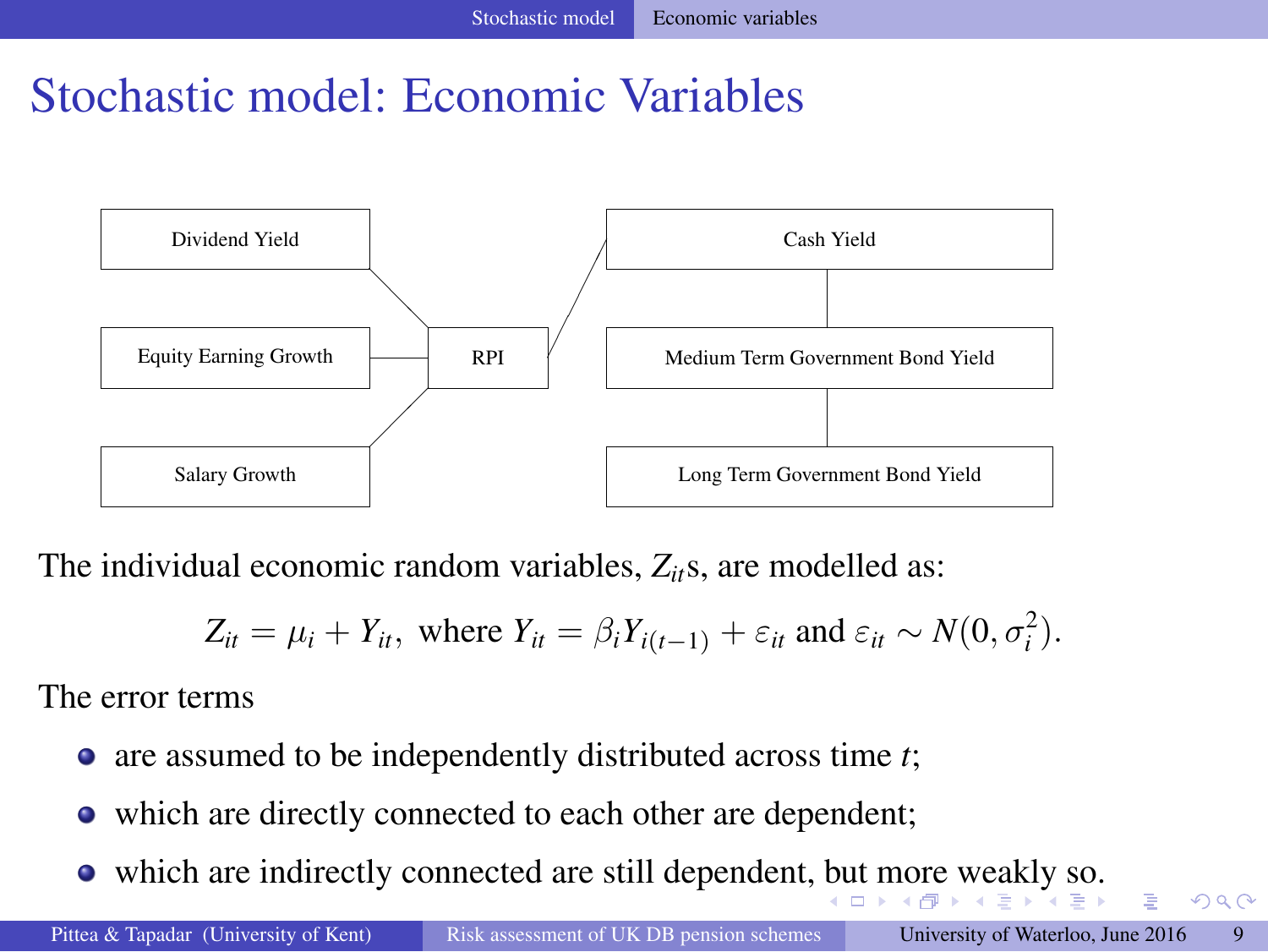### <span id="page-10-0"></span>Stochastic model: Longevity

The mortality model used is developed in three steps:

- Step 1: Set S1PM and S1PF as the baseline mortality tables for males and females respectively.
- Step 2: Project these base mortality tables from year 2006 to year 2012 using the mortality projection table published by the Institute and Faculty of Actuaries.
- Step 3: Finally, model the future stochastic mortality improvements starting from 2012 by modelling stochastic uncertainty around the central mortality projection (Sweeting (2008)).

イロ トラ 何 トラ チャラ オモル

 $\Omega$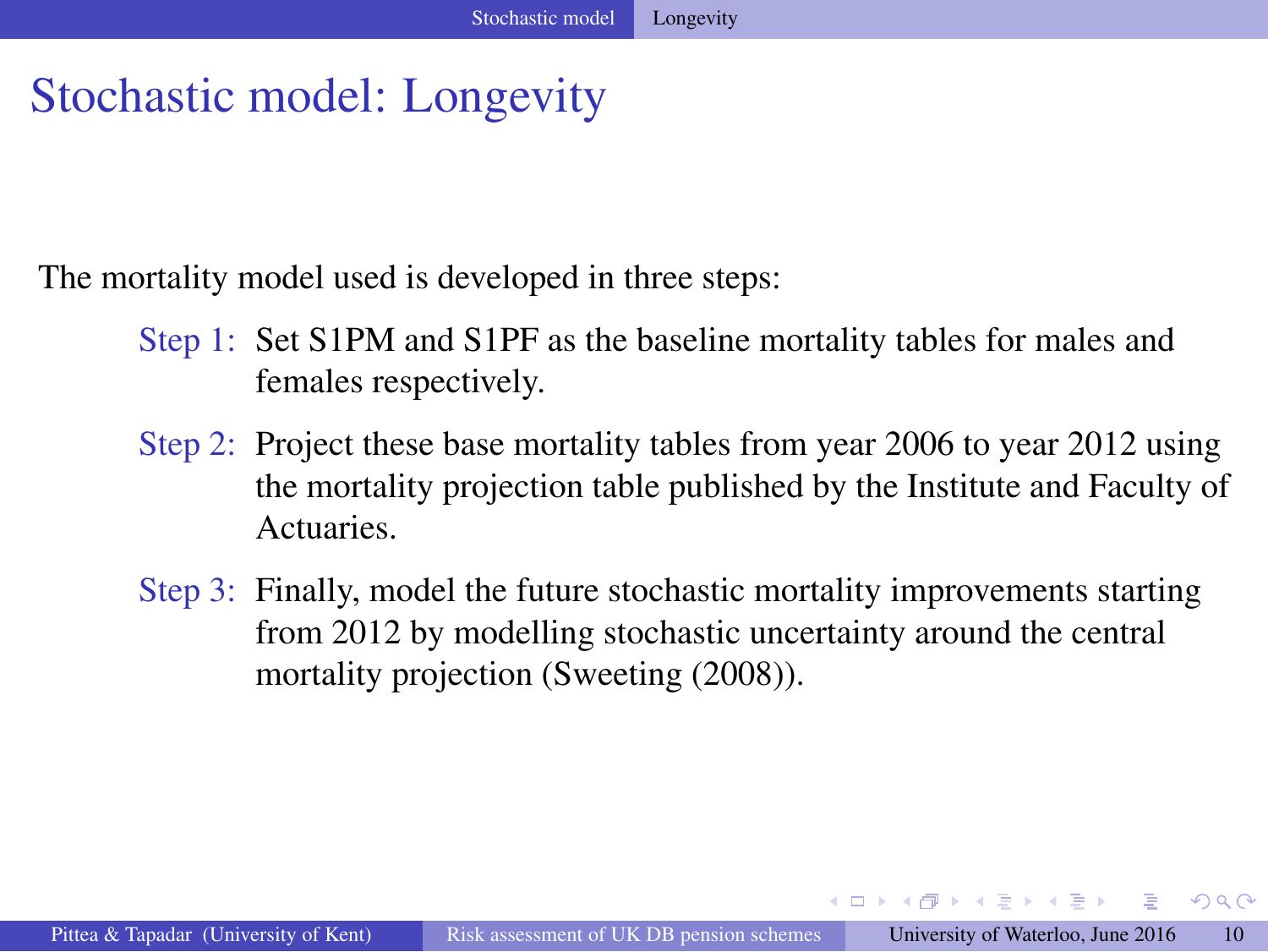#### <span id="page-11-0"></span>**[Introduction](#page-2-0)**

- [Economic capital](#page-4-0)
- [Stochastic model](#page-7-0)
- 4 [Model assumptions](#page-10-0)







 $\mathbf{A} \equiv \mathbf{A} + \mathbf{A} \mathbf{B} + \mathbf{A} \equiv \mathbf{A} + \mathbf{A} \equiv \mathbf{A}$ 

 $299$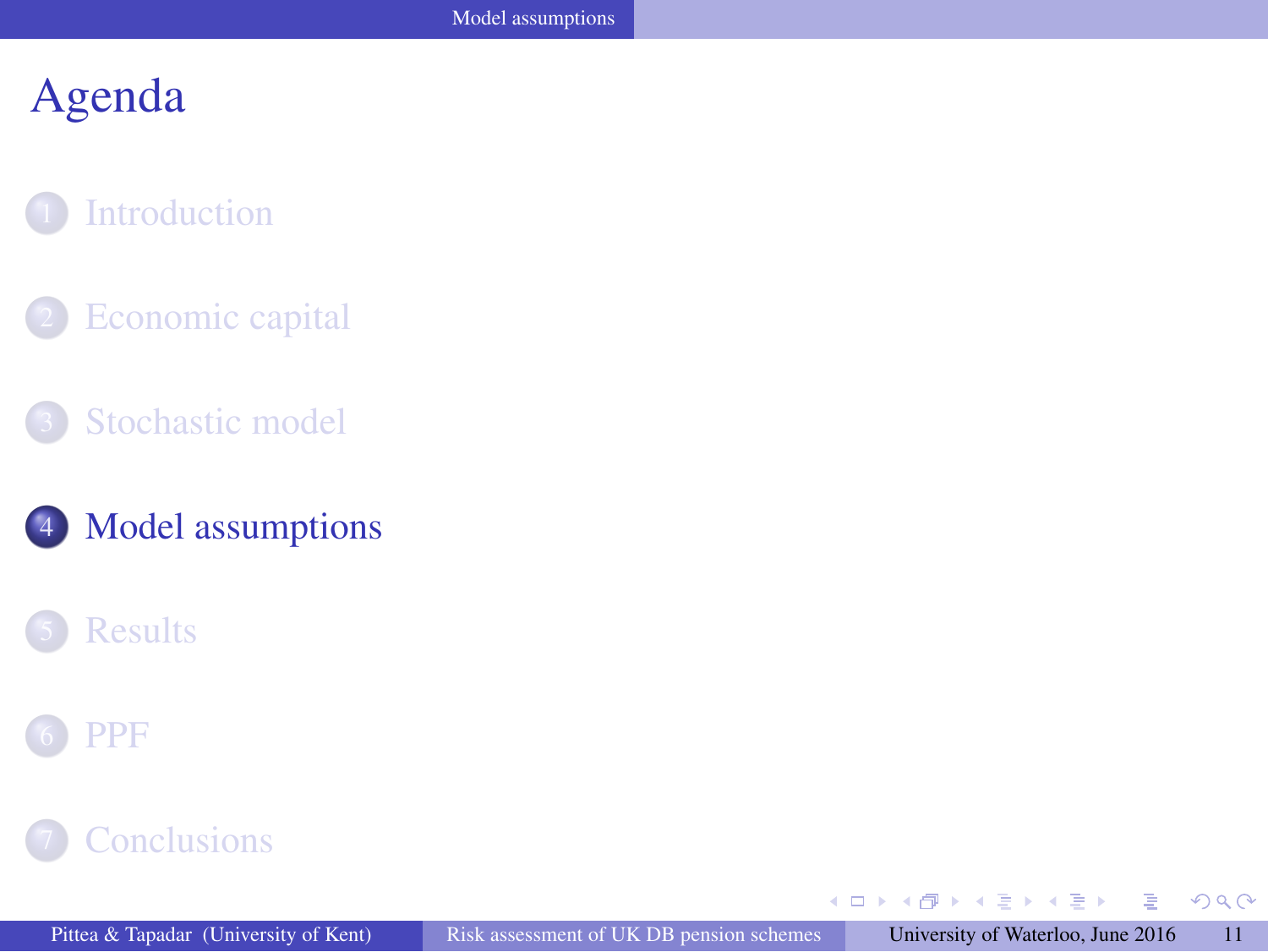#### <span id="page-12-0"></span>Membership Profile

#### Table: Average membership profile of eligible schemes.

| Membership         | Number of | Average membership |              |              |        |
|--------------------|-----------|--------------------|--------------|--------------|--------|
| group (Members)    | schemes   | Active             | Deferred     | Pensioner    | Total  |
| $A: (5-99)$        | 2,260     | 6(13%)             | 23(52%)      | 15(35%)      | 44     |
| $B: (100-999)$     | 2.828     | 56 (16%)           | 182 (52%)    | 113(32%)     | 351    |
| $C: (1,000-4,999)$ | 824       | 384 (17%)          | 1,103 (49%)  | 754 (34%)    | 2.241  |
| $D: (5,000-9,999)$ | 192       | 1,231(17%)         | 3,297(46%)   | 2,601(37%)   | 7.129  |
| $E:$ (Over 10,000) | 212       | 6,651(19%)         | 14,763 (42%) | 13,608 (39%) | 35,022 |

 $\mathbf{A} \equiv \mathbf{A} + \mathbf{A} \mathbf{B} + \mathbf{A} \equiv \mathbf{A} + \mathbf{A} \equiv \mathbf{A}$ 

 $299$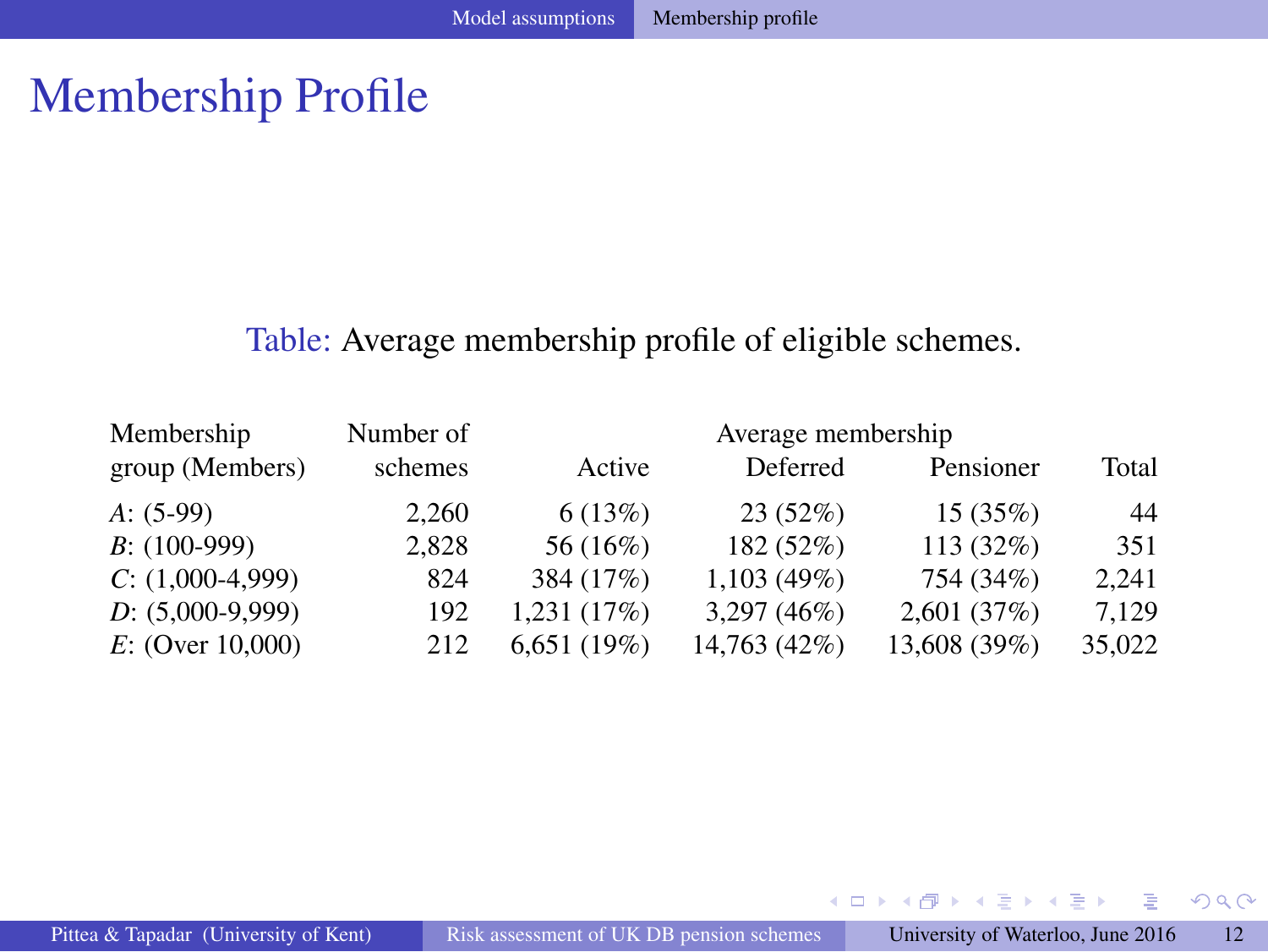#### <span id="page-13-0"></span>Model Points

#### Table: Eligible schemes model points.

| Membership types | Age | Gender      | Accrued service/benefit              |
|------------------|-----|-------------|--------------------------------------|
|                  | 30  | Male/Female | 7 years past service                 |
| Active           | 40  | Male/Female | 16 years past service                |
|                  | 50  | Male/Female | 25 years past service                |
|                  | 60  | Male/Female | 34 years past service                |
| Deferred         | 50  | Male        | Accrued pension of £3,000 per year   |
|                  | 50  | Female      | Accrued pension of $£1,500$ per year |
| Pensioner        | 70  | Male        | Pension of £6,000 per year           |
|                  | 70. | Female      | Pension of £3,000 per year           |

 $\mathbf{A} \equiv \mathbf{A} + \mathbf{A} \mathbf{B} + \mathbf{A} \equiv \mathbf{A} + \mathbf{A} \equiv \mathbf{A}$ 

 $299$ 

Ε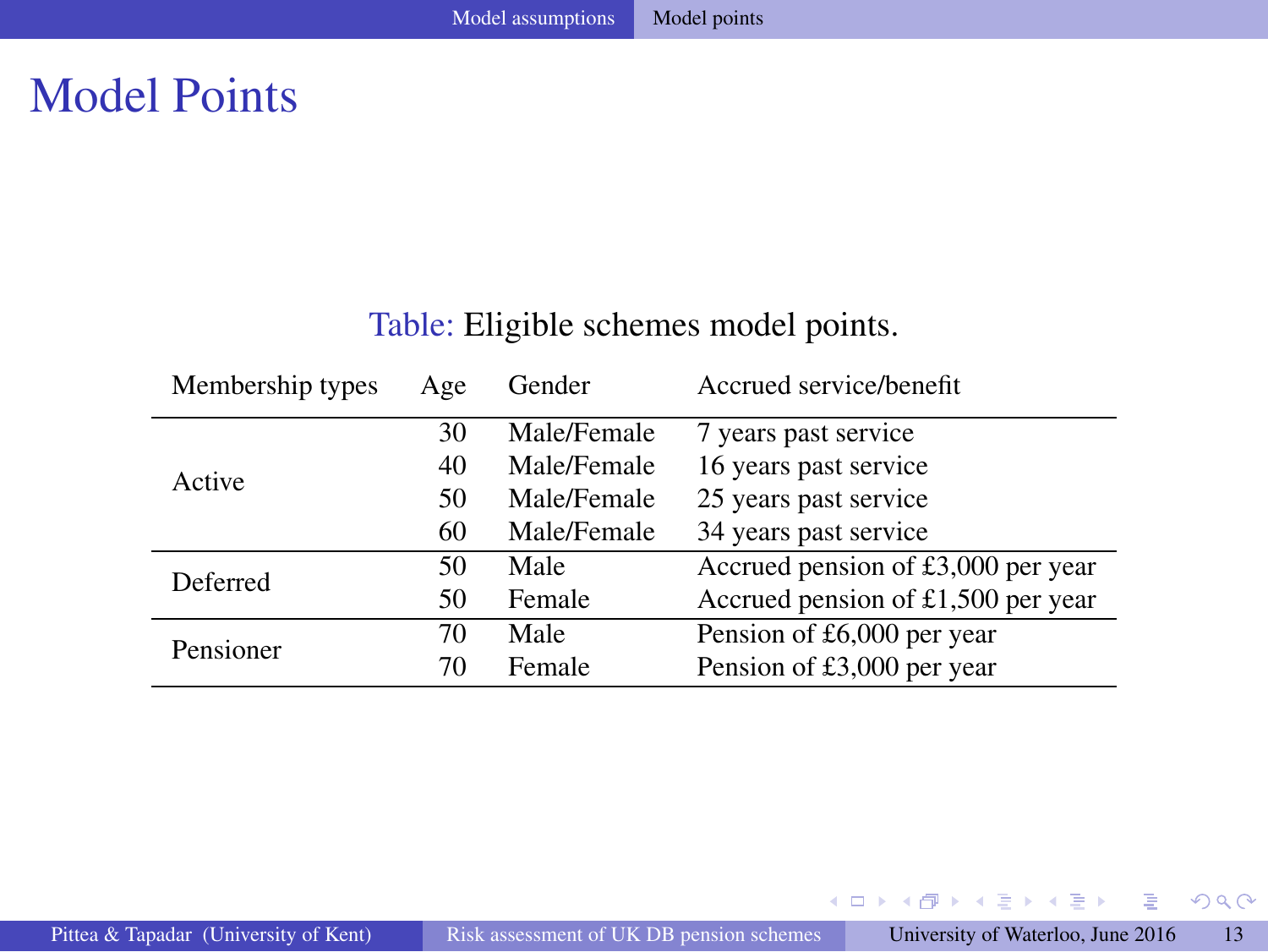#### <span id="page-14-0"></span>Assets, Liabilities and Investment Strategies

#### Table: Comparison of assets and liabilities.

|             | Estimated  | Actual  |
|-------------|------------|---------|
| Assets      | £1.018b    | £1.027b |
| Liabilities | £1.218 $b$ | £1.231b |

#### Table: Distribution of eligible scheme by investment strategies.

| Investment | Asset allocation |              | Proportion of    |  |
|------------|------------------|--------------|------------------|--|
| strategy   | Equities         | <b>Bonds</b> | eligible schemes |  |
| L          | 25%              | 75%          | 25%              |  |
| M          | 50%              | 50%          | 60%              |  |
| Н          | 75%              | 25%          | 15%              |  |

PPF broadly follows investment strategy *L*.

イロト イ押ト イヨト イヨト

 $2990$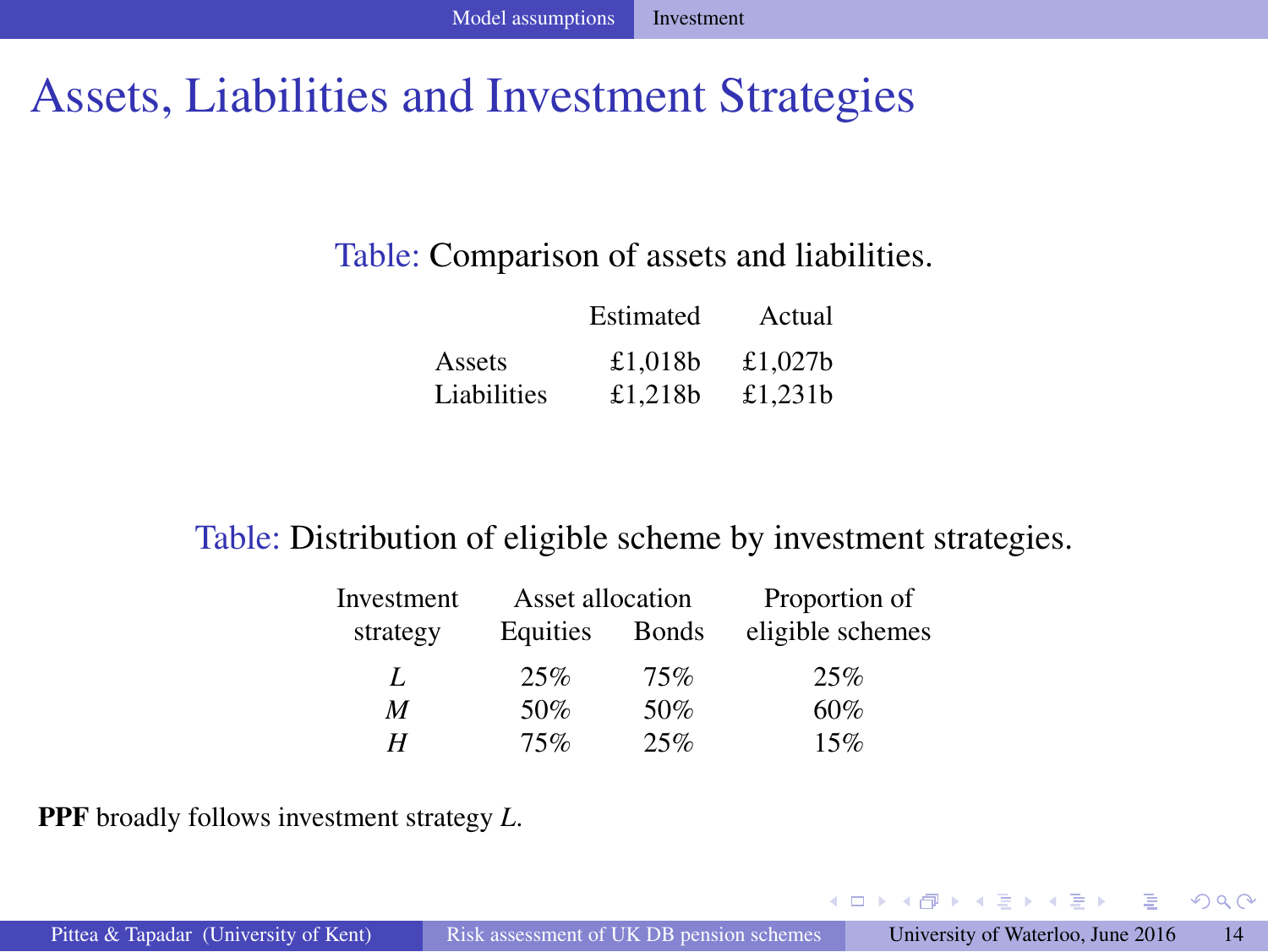#### <span id="page-15-0"></span>**[Introduction](#page-2-0)**

- [Economic capital](#page-4-0)
- [Stochastic model](#page-7-0)
- [Model assumptions](#page-10-0)





#### **[Conclusions](#page-25-0)**

 $A \oplus A \times A \oplus A \times A \oplus A$ 

4 0 8

 $299$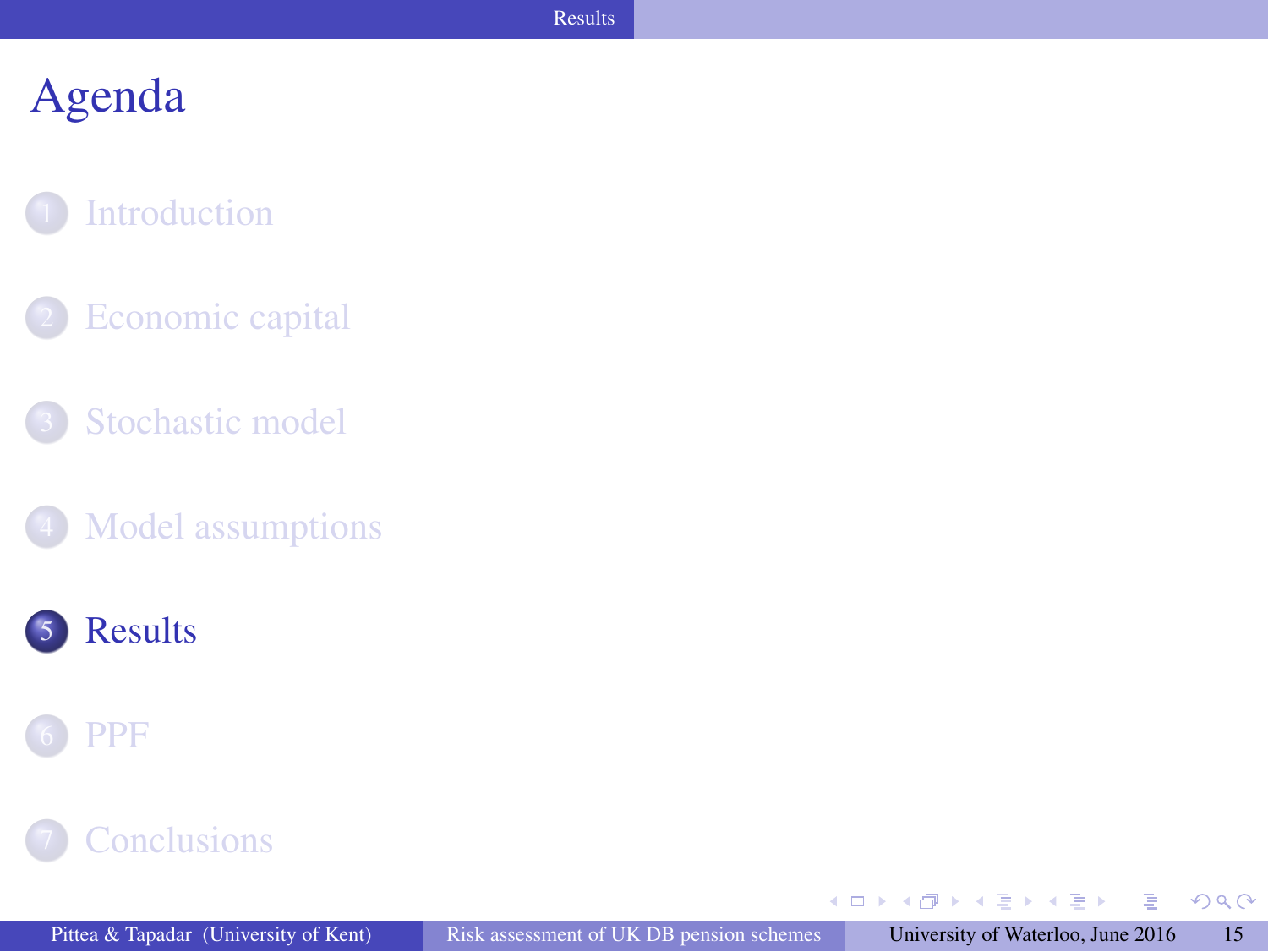#### <span id="page-16-0"></span>Aggregate Economic Capital for Eligible Schemes

**As at 31 March 2012**



 $QQ$ 

舌

4 O F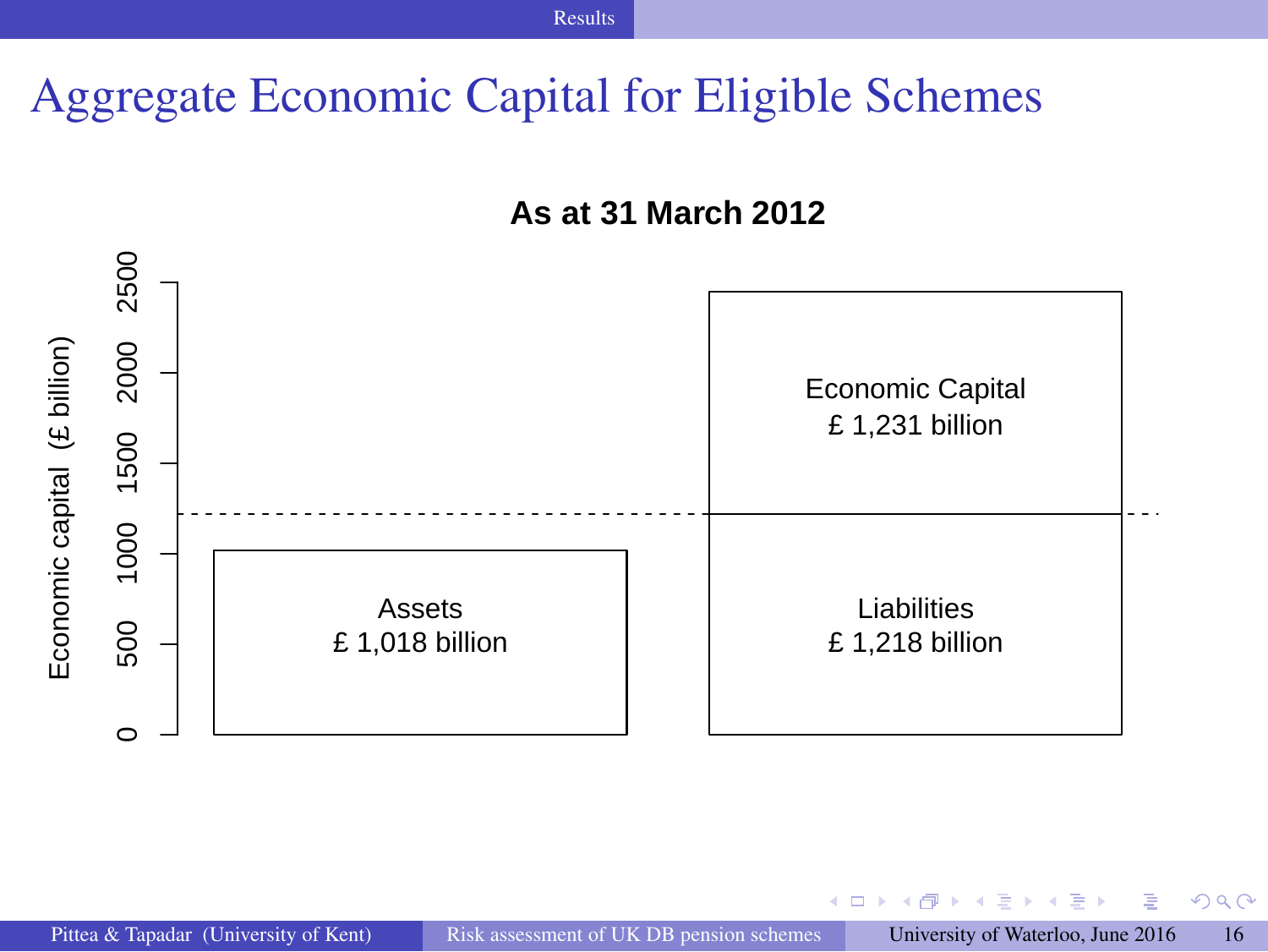#### <span id="page-17-0"></span>Economic Capital: Eligible Scheme in *A*

Membership group A



Pittea & Tapadar (University of Kent) [Risk assessment of UK DB pension schemes](#page-0-0) University of Waterloo, June 2016 17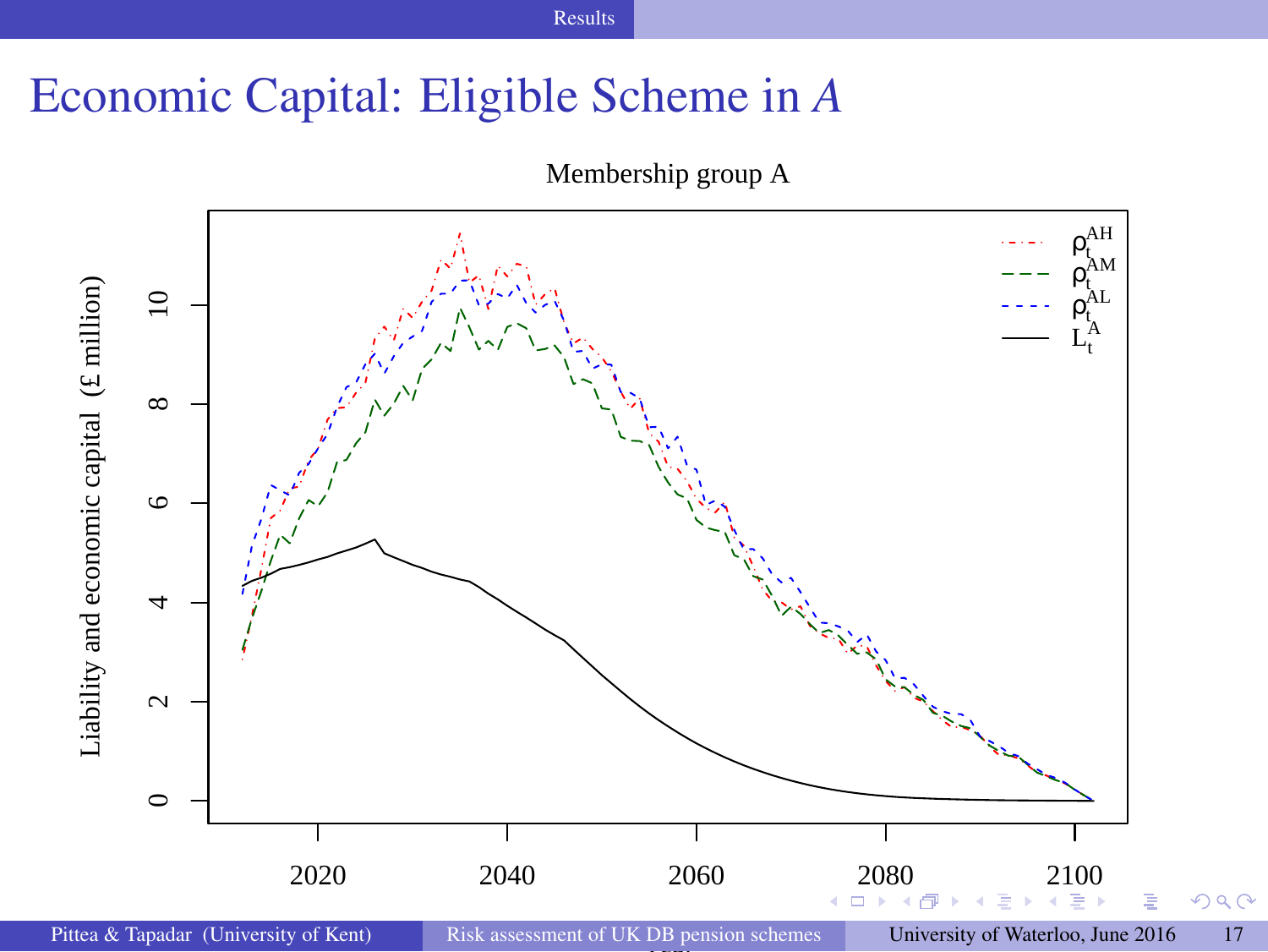#### <span id="page-18-0"></span>Eligible Schemes: Liability Comparison



Pittea & Tapadar (University of Kent) [Risk assessment of UK DB pension schemes](#page-0-0) University of Waterloo, June 2016 18

 $QQ$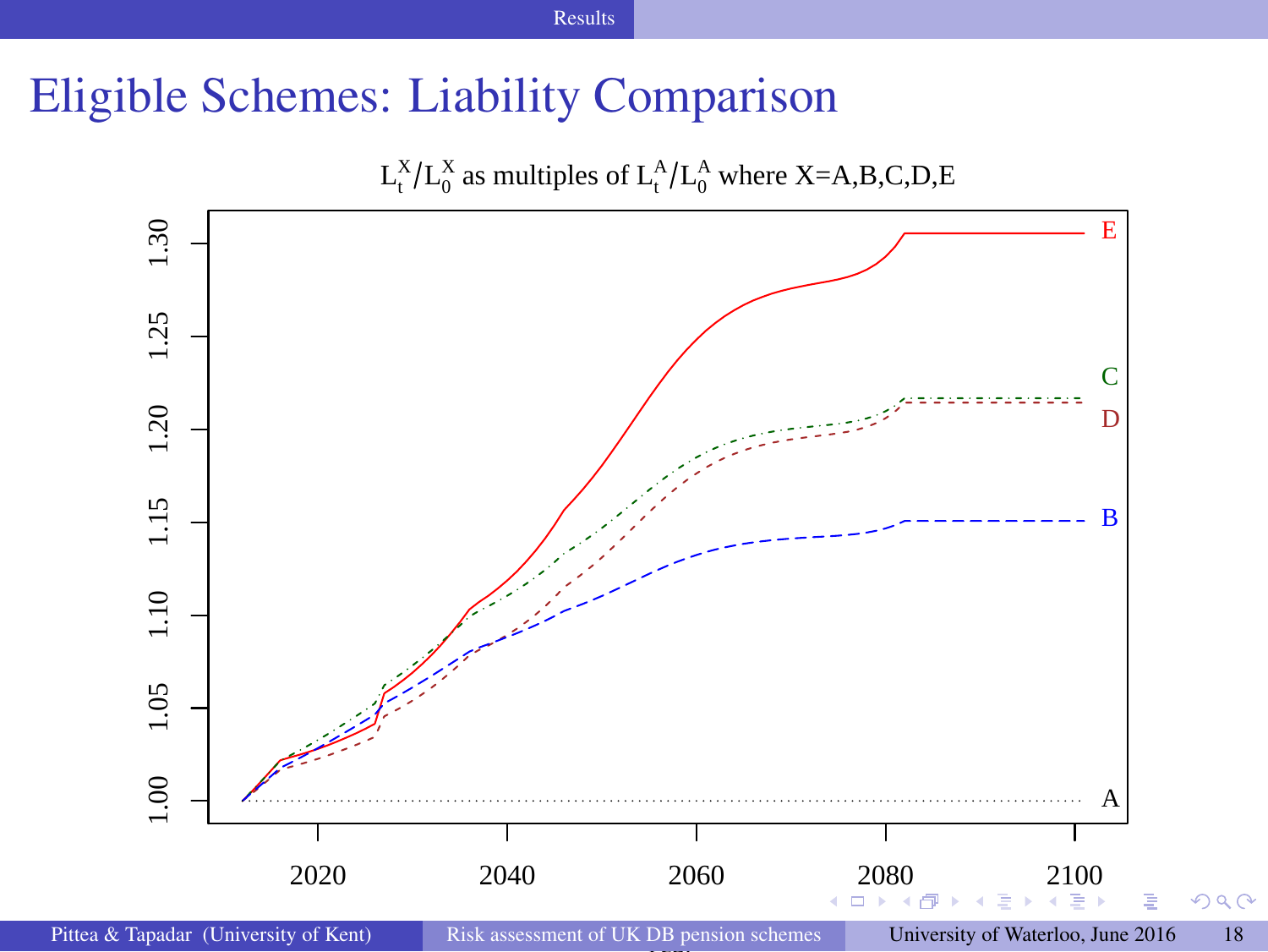#### <span id="page-19-0"></span>Eligible Schemes: Economic Capital Comparison





Pittea & Tapadar (University of Kent) [Risk assessment of UK DB pension schemes](#page-0-0) University of Waterloo, June 2016 19

 $\Omega$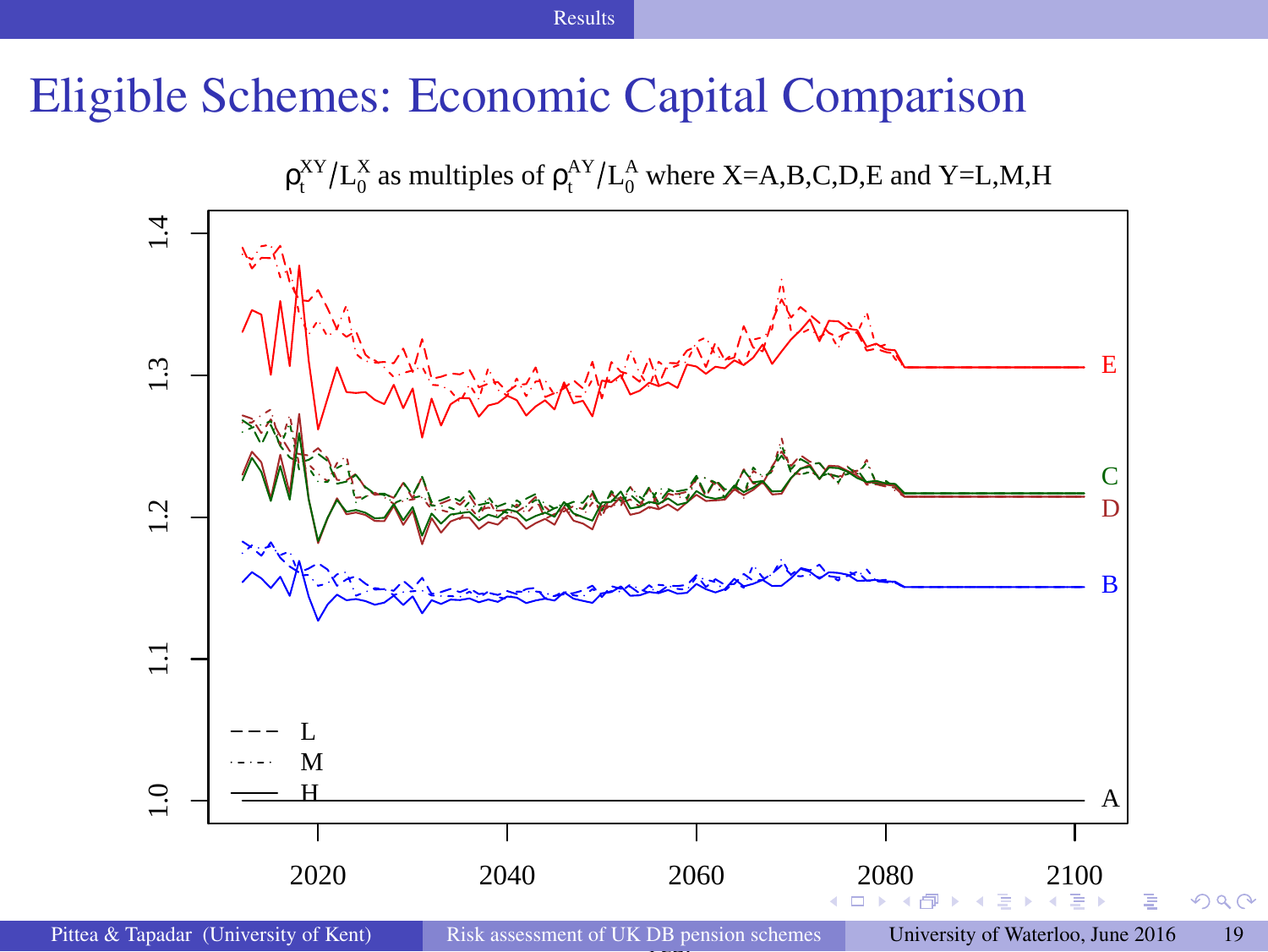#### <span id="page-20-0"></span>**[Introduction](#page-2-0)**

- [Economic capital](#page-4-0)
- [Stochastic model](#page-7-0)
- [Model assumptions](#page-10-0)







 $A \oplus A \times A \oplus A \times A \oplus A$ 

4 0 8

 $299$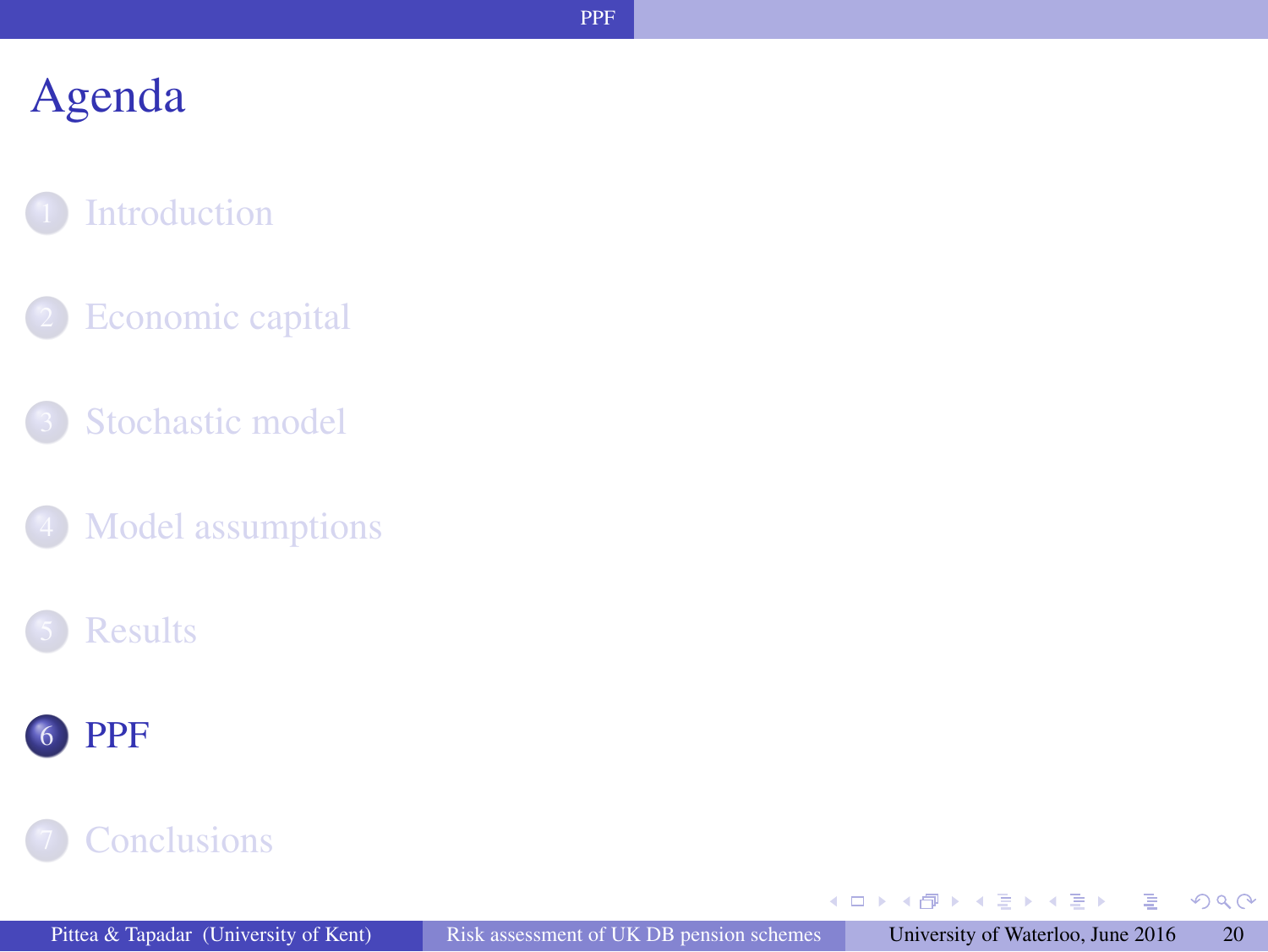#### <span id="page-21-0"></span>PPF Cashflow and Capital Requirement



Capital requirement:  $C_t$  = max  $\left[ -\min_{s=t}^T R_s D_{t,s}, 0 \right]$ . Economic ca[p](#page-19-0)ital requirement:  $\rho(C_t) = VaR(C_t, p = 0.995)$  $\rho(C_t) = VaR(C_t, p = 0.995)$  $\rho(C_t) = VaR(C_t, p = 0.995)$  $\rho(C_t) = VaR(C_t, p = 0.995)$  $\rho(C_t) = VaR(C_t, p = 0.995)$  $\rho(C_t) = VaR(C_t, p = 0.995)$  $\rho(C_t) = VaR(C_t, p = 0.995)$  $\rho(C_t) = VaR(C_t, p = 0.995)$  $\rho(C_t) = VaR(C_t, p = 0.995)$  $\rho(C_t) = VaR(C_t, p = 0.995)$  $\rho(C_t) = VaR(C_t, p = 0.995)$  $\rho(C_t) = VaR(C_t, p = 0.995)$ [.](#page-19-0)  $QQ$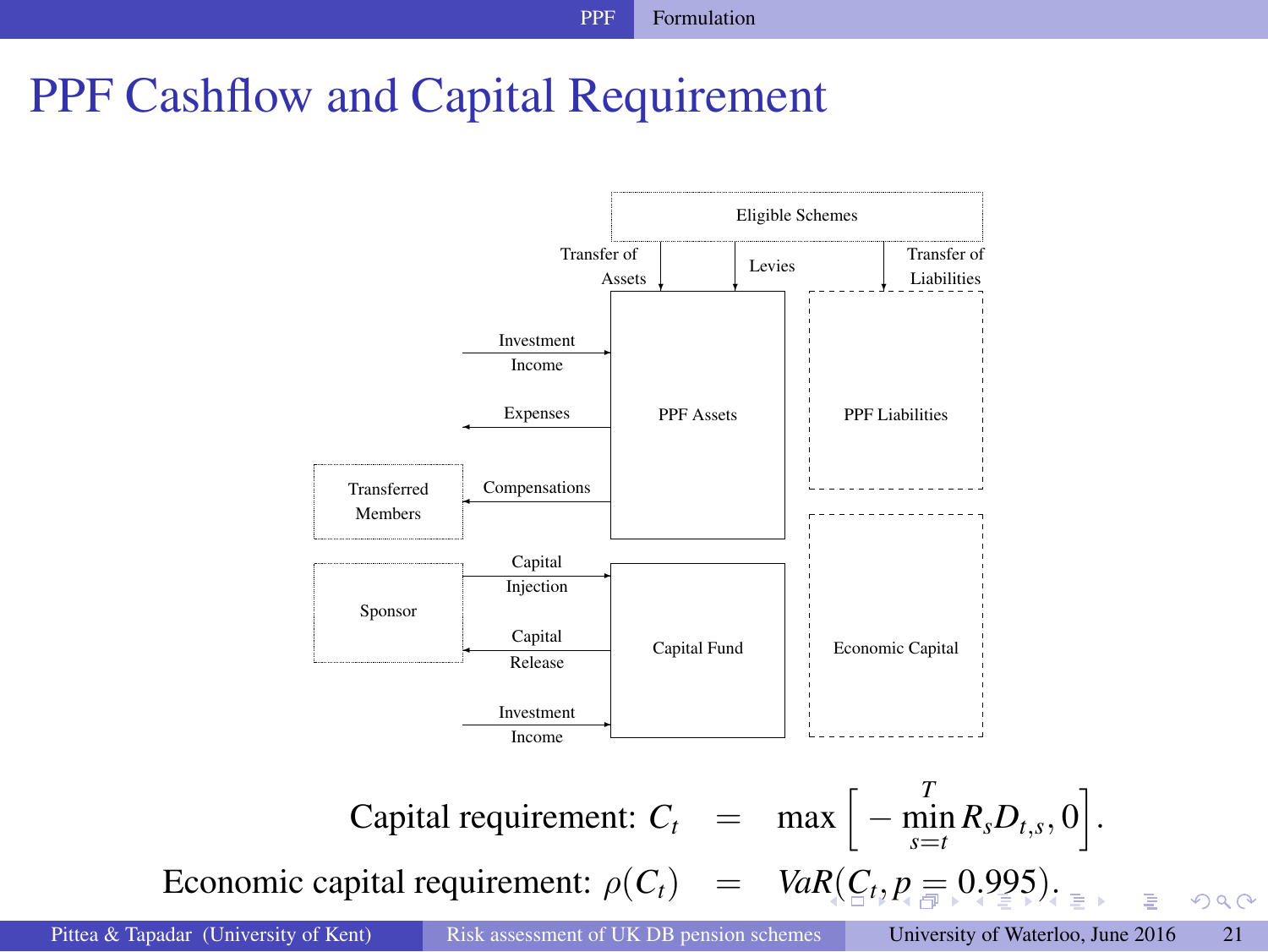#### <span id="page-22-0"></span>PPF: Some Additional Assumptions

- PPF levy: 0.072% of the total s179 liabilities.
- Amortisation period: 10 years.
- Funding cap: 120% of s179 liabilities.
- Insolvency rates:

| A  | $1.60\%$ |
|----|----------|
| B  | $0.95\%$ |
| C  | $0.90\%$ |
| D  | $0.53\%$ |
| E. | $0.72\%$ |

 $QQ$ 

 $AB = 4B + 4B +$ 

4 D F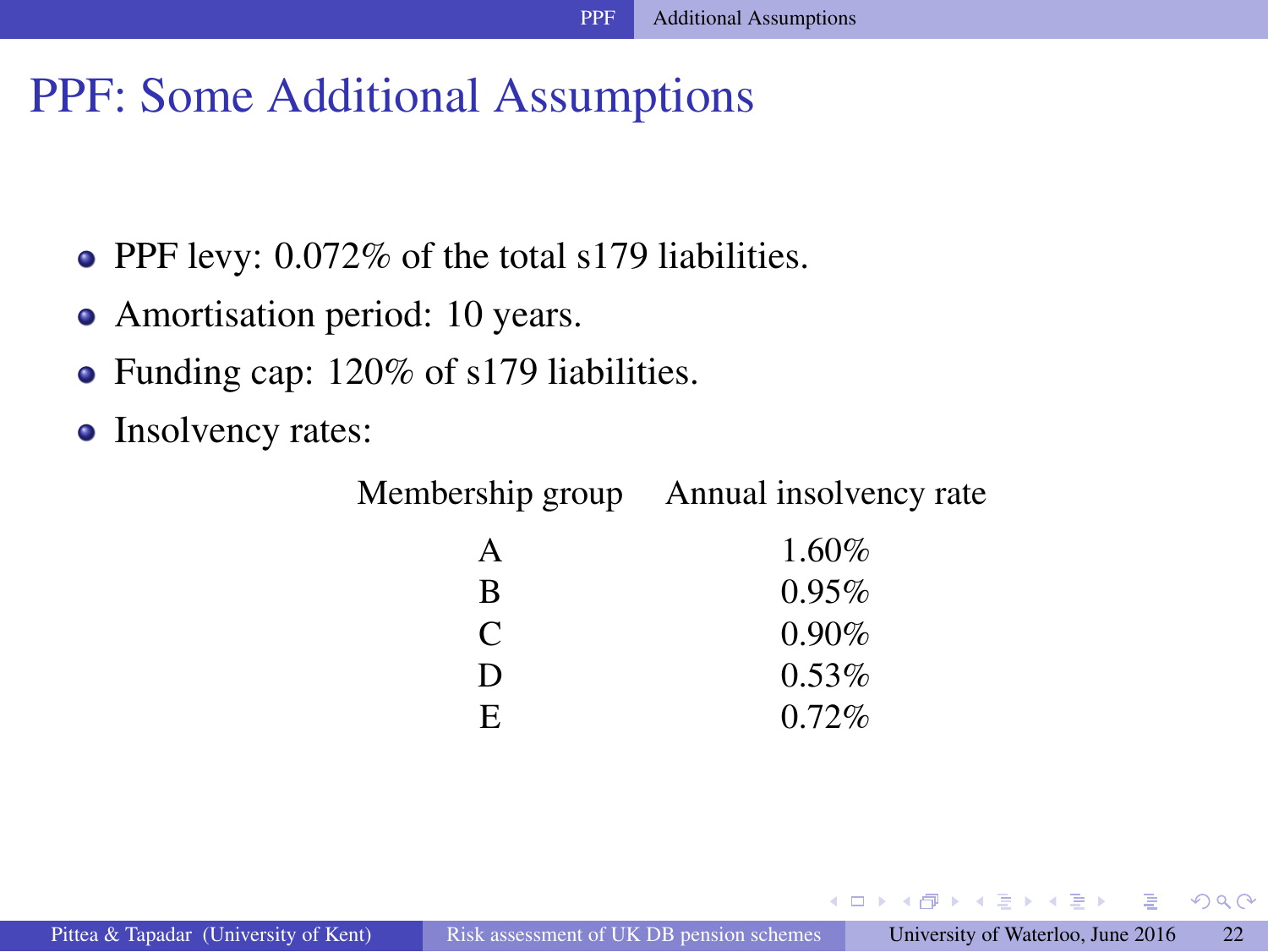#### <span id="page-23-0"></span>PPF: Base Case Results

PPF schemes liability and economic captial : Base case

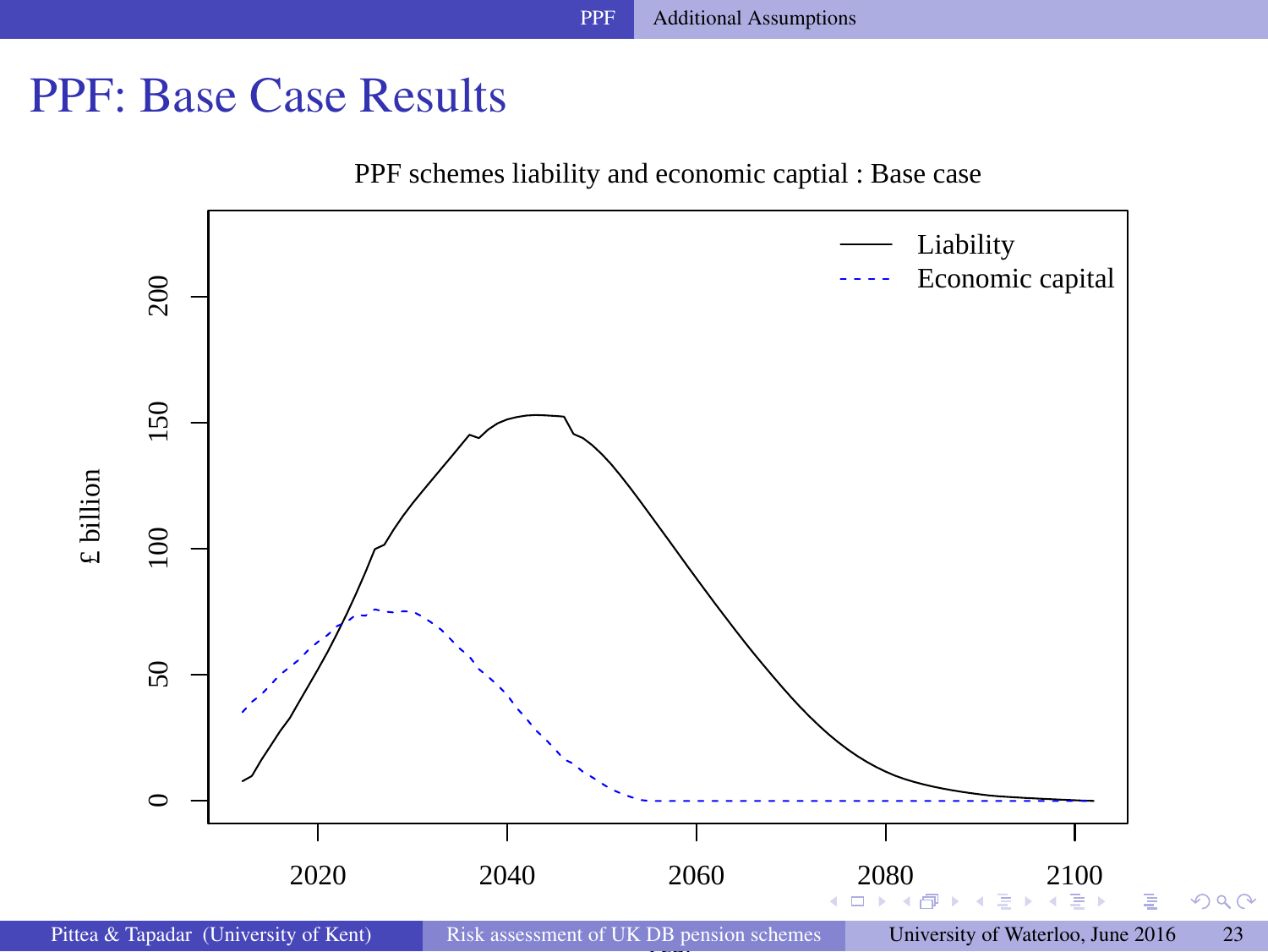#### <span id="page-24-0"></span>PPF: Sensitivity Results

#### **As at 31 March 2012**

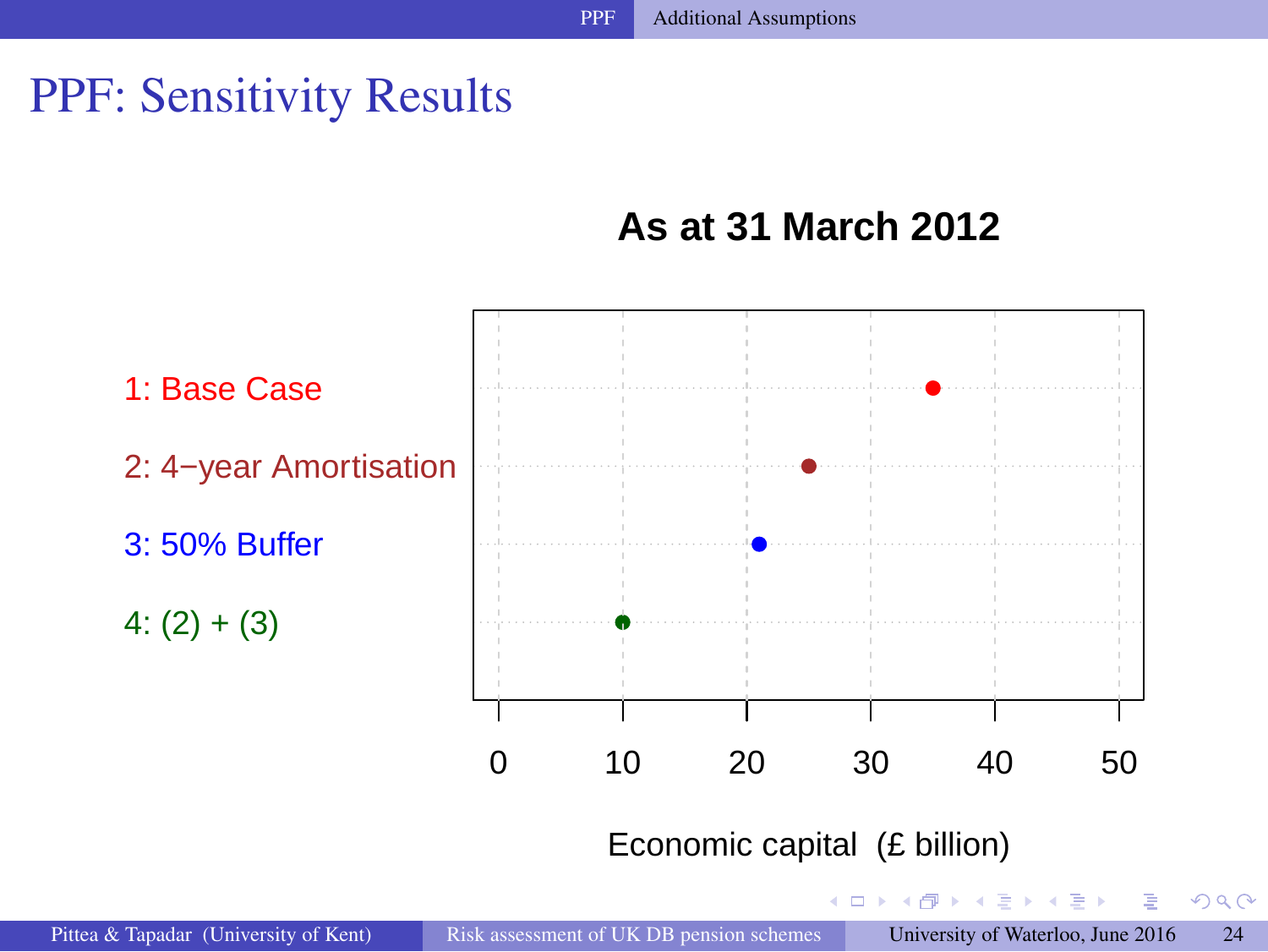#### <span id="page-25-0"></span>PPF Takes Over All Schemes With Insolvent Sponsors



 $299$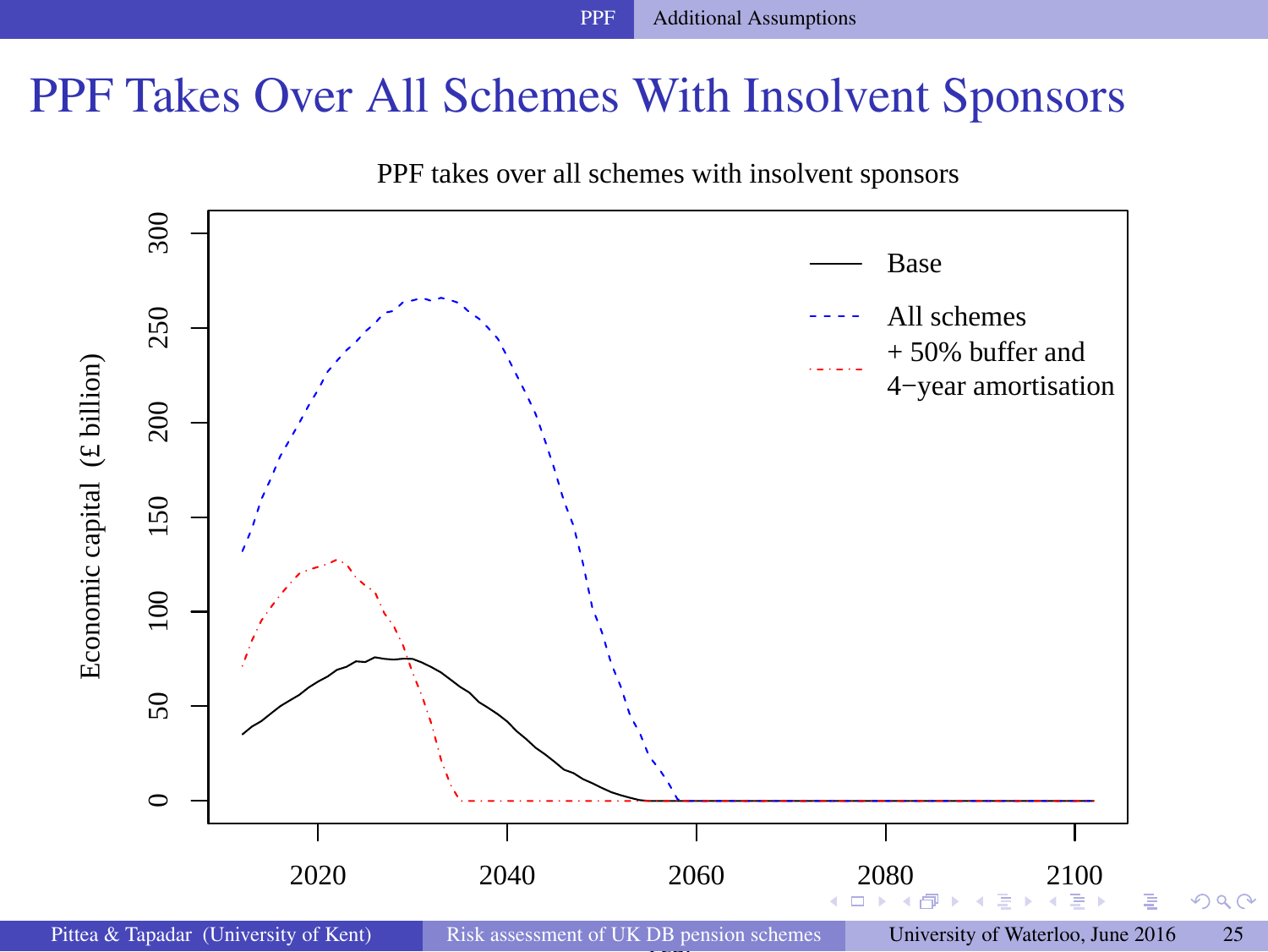#### <span id="page-26-0"></span>**[Introduction](#page-2-0)**

- [Economic capital](#page-4-0)
- [Stochastic model](#page-7-0)
- [Model assumptions](#page-10-0)

#### **[Results](#page-14-0)**

#### **[PPF](#page-19-0)**

#### **[Conclusions](#page-25-0)**

 $A \oplus A \times A \oplus A \times A \oplus A$ 

4 0 8

 $299$